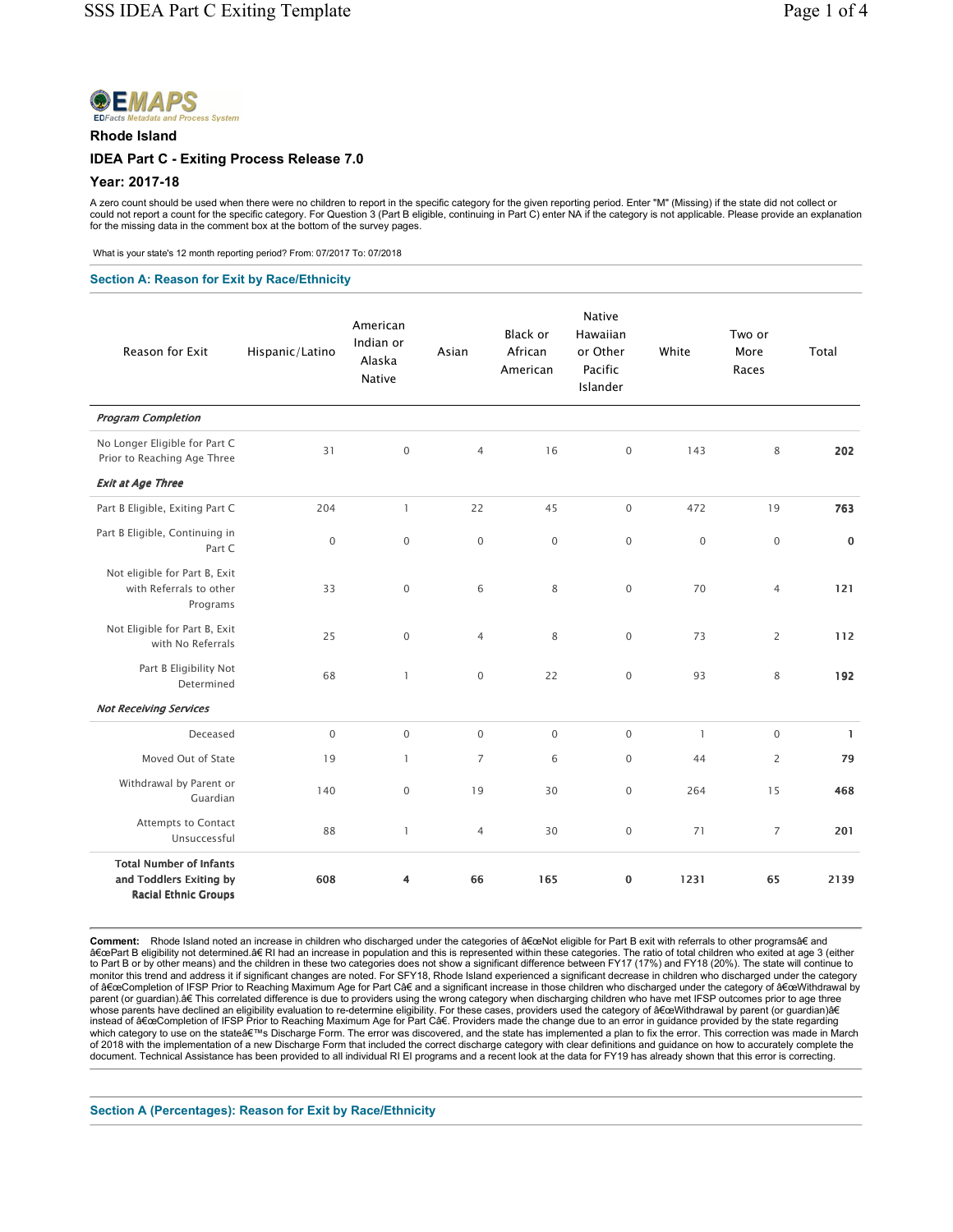| Reason for Exit                                                                          | %<br>Hispanic/Latino | $\%$<br>American<br>Indian or<br>Alaska<br>Native | % Asian             | % Black or<br>African<br>American | % Native<br>Hawaiian<br>or Other<br>Pacific<br>Islander | % White     | % Two or<br>More<br>Races | Total |
|------------------------------------------------------------------------------------------|----------------------|---------------------------------------------------|---------------------|-----------------------------------|---------------------------------------------------------|-------------|---------------------------|-------|
| <b>Program Completion</b>                                                                |                      |                                                   |                     |                                   |                                                         |             |                           |       |
| No Longer Eligible for Part C<br>Prior to Reaching Age Three                             | 15.3                 | $\mathbf 0$                                       | $\overline{2}$      | 7.9                               | $\mathsf{O}\xspace$                                     | 70.8        | $\overline{4}$            | 100   |
| <b>Exit at Age Three</b>                                                                 |                      |                                                   |                     |                                   |                                                         |             |                           |       |
| Part B Eligible, Exiting Part C                                                          | 26.7                 | 0.1                                               | 2.9                 | 5.9                               | 0                                                       | 61.9        | 2.5                       | 100   |
| Part B Eligible, Continuing in<br>Part C                                                 | $\mathbf 0$          | $\mathbf 0$                                       | $\mathsf{O}\xspace$ | $\mathsf{O}\xspace$               | $\mathsf{O}\xspace$                                     | $\mathbf 0$ | $\mathsf{O}\xspace$       | 100   |
| Not eligible for Part B, Exit<br>with Referrals to other<br>Programs                     | 27.3                 | $\mathbf 0$                                       | 5                   | 6.6                               | $\mathsf{O}\xspace$                                     | 57.9        | 3.3                       | 100   |
| Not Eligible for Part B, Exit<br>with No Referrals                                       | 22.3                 | $\mathsf{O}\xspace$                               | 3.6                 | 7.1                               | 0                                                       | 65.2        | 1.8                       | 100   |
| Part B Eligibility Not<br>Determined                                                     | 35.4                 | 0.5                                               | $\mathsf{O}\xspace$ | 11.5                              | $\mathsf{O}\xspace$                                     | 48.4        | 4.2                       | 100   |
| <b>Not Receiving Services</b>                                                            |                      |                                                   |                     |                                   |                                                         |             |                           |       |
| Deceased                                                                                 | $\mathbf 0$          | $\mathbf 0$                                       | $\mathbf 0$         | $\mathsf{O}\xspace$               | $\mathsf{O}\xspace$                                     | 100         | $\mathsf{O}\xspace$       | 100   |
| Moved Out of State                                                                       | 24.1                 | 1.3                                               | 8.9                 | 7.6                               | 0                                                       | 55.7        | 2.5                       | 100   |
| Withdrawal by Parent or<br>Guardian                                                      | 29.9                 | $\mathsf{O}\xspace$                               | 4.1                 | 6.4                               | $\mathsf{O}\xspace$                                     | 56.4        | 3.2                       | 100   |
| <b>Attempts to Contact</b><br>Unsuccessful                                               | 43.8                 | 0.5                                               | $\overline{c}$      | 14.9                              | 0                                                       | 35.3        | 3.5                       | 100   |
| <b>Total Number of Infants</b><br>and Toddlers Exiting by<br><b>Racial Ethnic Groups</b> | 28.4                 | 0.2                                               | 3.1                 | 7.7                               | 0                                                       | 57.6        | 3                         | 100   |

# Section B: Reason for Exit by Gender

| Reason for<br>Exit                                                      | Male     | Female   | Total |
|-------------------------------------------------------------------------|----------|----------|-------|
| <b>Program Completion</b>                                               |          |          |       |
| No Longer<br>Eligible for Part<br>C Prior to<br>Reaching Age<br>Three   | 114      | 88       | 202   |
| <b>Exit at Age Three</b>                                                |          |          |       |
| Part B Eligible,<br><b>Exiting Part C</b>                               | 542      | 221      | 763   |
| Part B Eligible,<br>Continuing in<br>Part C                             | $\Omega$ | $\Omega$ | 0     |
| Not eligible for<br>Part B, Exit with<br>Referrals to<br>other Programs | 82       | 39       | 121   |
| Not Eligible for<br>Part B, Exit with<br>No Referrals                   | 71       | 41       | 112   |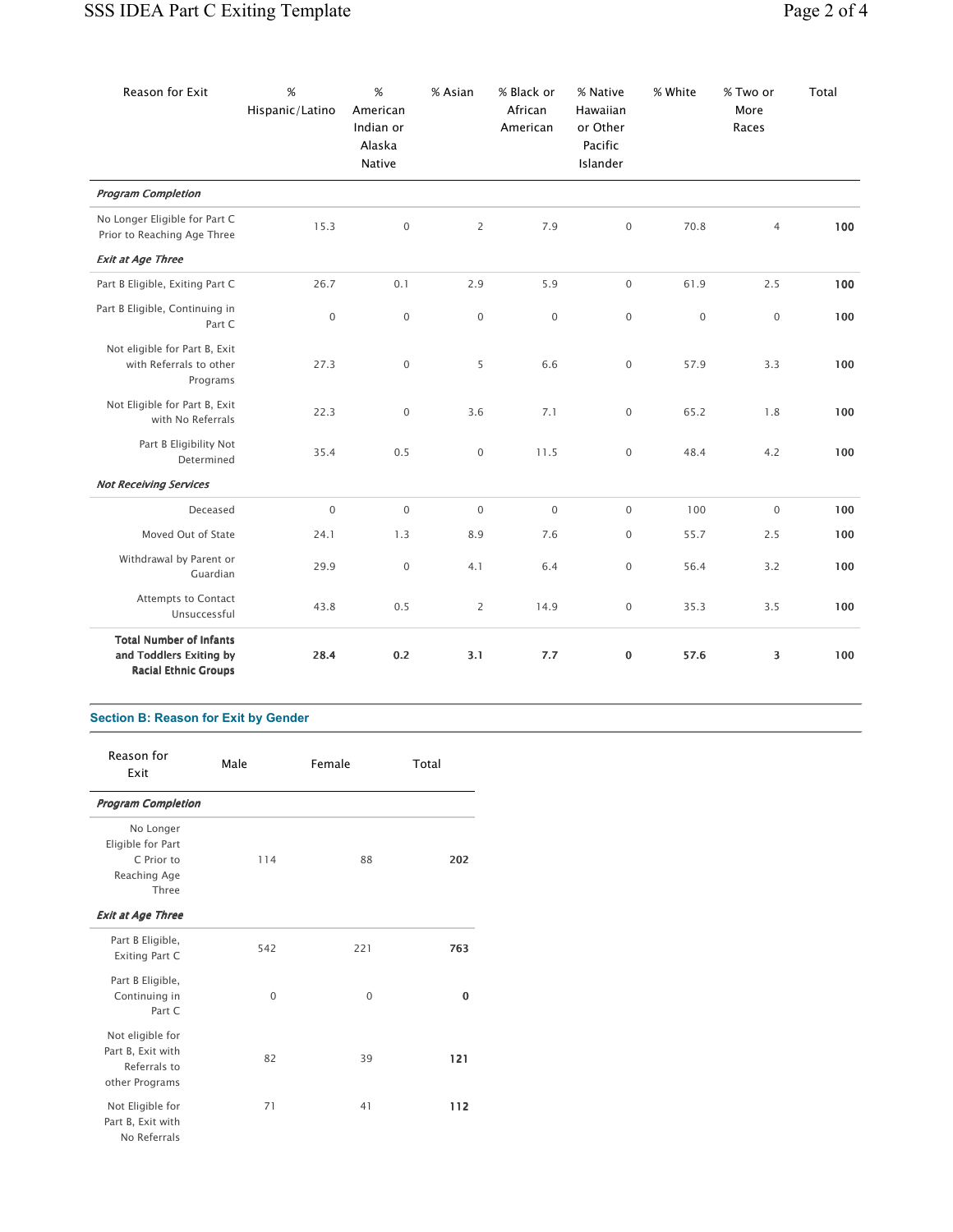| Part B Eligibility<br>Not Determined                                                 | 119  | 73       | 192  |
|--------------------------------------------------------------------------------------|------|----------|------|
| <b>Not Receiving Services</b>                                                        |      |          |      |
| Deceased                                                                             | 1    | $\Omega$ | 1    |
| Moved Out of<br>State                                                                | 47   | 32       | 79   |
| Withdrawal by<br>Parent or<br>Guardian                                               | 266  | 202      | 468  |
| Attempts to<br>Contact<br>Unsuccessful                                               | 125  | 76       | 201  |
| <b>Total Number of</b><br><b>Infants and</b><br><b>Toddlers Exiting</b><br>by Gender | 1367 | 772      | 2139 |

Comment:

Section B (Percentages): Reason for Exit by Gender

| Reason for<br>Exit                                                      | % Male | % Female    | Total |
|-------------------------------------------------------------------------|--------|-------------|-------|
| <b>Program Completion</b>                                               |        |             |       |
| No Longer<br>Eligible for Part<br>C Prior to<br>Reaching Age<br>Three   | 56.4   | 43.6        | 100   |
| <b>Exit at Age Three</b>                                                |        |             |       |
| Part B Eligible,<br><b>Exiting Part C</b>                               | 71     | 29          | 100   |
| Part B Eligible,<br>Continuing in<br>Part C                             | 0      | $\mathbf 0$ | 100   |
| Not eligible for<br>Part B, Exit with<br>Referrals to<br>other Programs | 67.8   | 32.2        | 100   |
| Not Eligible for<br>Part B, Exit with<br>No Referrals                   | 63.4   | 36.6        | 100   |
| Part B Eligibility<br>Not Determined                                    | 62     | 38          | 100   |
| <b>Not Receiving Services</b>                                           |        |             |       |
| Deceased                                                                | 100    | $\mathbf 0$ | 100   |
| Moved Out of<br>State                                                   | 59.5   | 40.5        | 100   |
| Withdrawal by<br>Parent or<br>Guardian                                  | 56.8   | 43.2        | 100   |
|                                                                         | 62.2   | 37.8        | 100   |